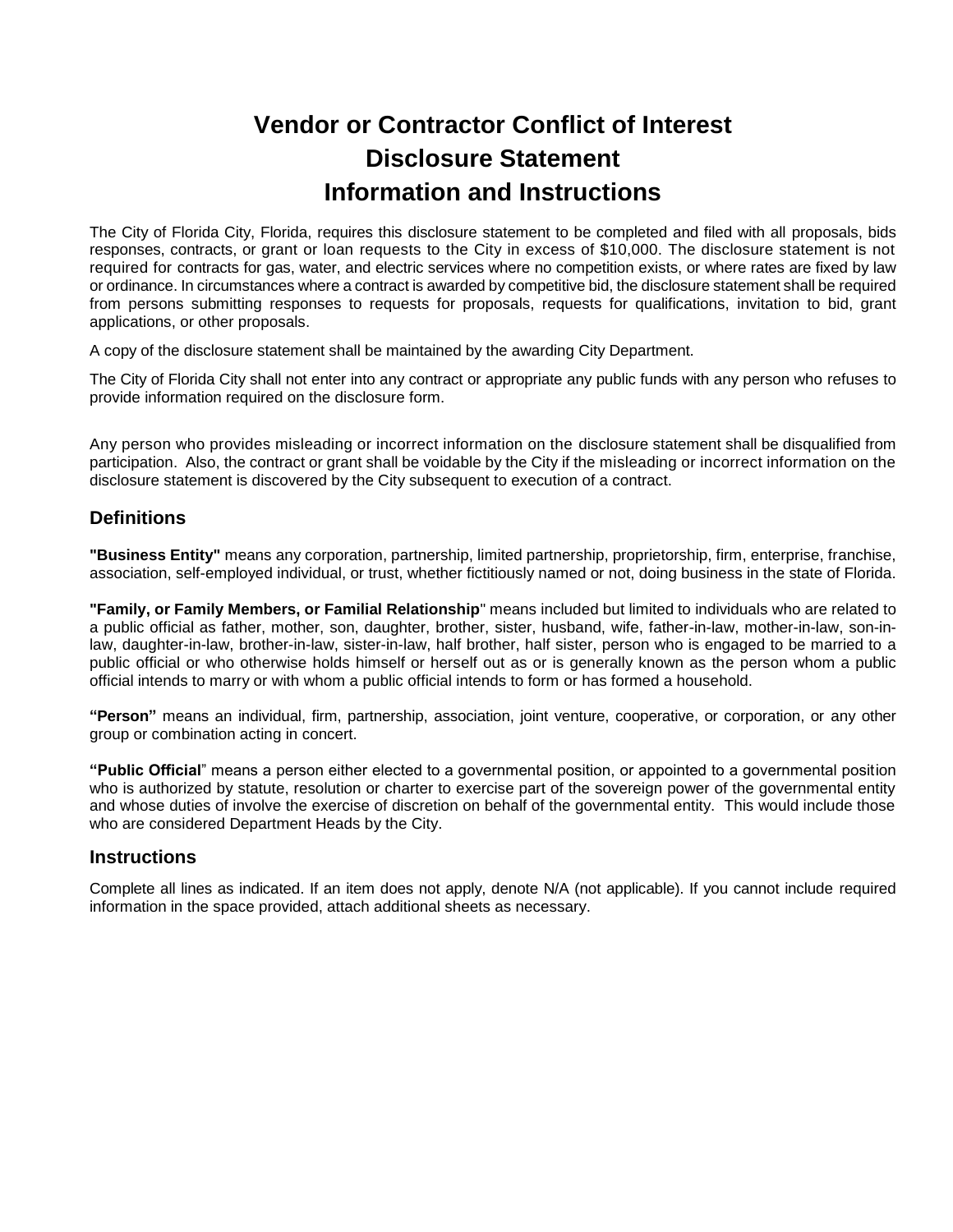## **CITY OF FLORIDA CITY VENDOR OR CONTRACTOR CONFLICT OF INTEREST DISCLOSURE FORM**

| <b>ENTITY COMPLETING FORM</b>                                                                                                                                                                                                                     |                                |
|---------------------------------------------------------------------------------------------------------------------------------------------------------------------------------------------------------------------------------------------------|--------------------------------|
| <b>ADDRESS</b>                                                                                                                                                                                                                                    |                                |
| CITY, STATE, ZIP<br><b>TELEPHONE NUMBER</b>                                                                                                                                                                                                       |                                |
| <b>CONTACT EMAIL ADDRESS</b>                                                                                                                                                                                                                      | <b>CELL PHONE NUMBER</b>       |
| This form is provided with:                                                                                                                                                                                                                       |                                |
| Request for Proposal / Qualifications  <br>Proposal   Grant or Loan<br>Invitation to Bid $\Box$                                                                                                                                                   | Other                          |
| Has your business entity or any of your business entities' partners, divisions, or any related business entity<br>1.<br>previously performed work or provided goods or services to any City Department within the current or last fiscal year?    |                                |
| No<br>Yes                                                                                                                                                                                                                                         |                                |
| If yes, identify below the City Department that received the goods or services, the type(s) of goods or services previously<br>provided, and the amount received for the provision of such goods or services. (Use additional pages if necessary) |                                |
| <b>CITY DEPARTMENT</b><br><b>TYPE OF GOODS/SERVICES</b>                                                                                                                                                                                           | <b>AMOUNT RECEIVED</b>         |
|                                                                                                                                                                                                                                                   |                                |
|                                                                                                                                                                                                                                                   |                                |
|                                                                                                                                                                                                                                                   |                                |
| Has your business entity or any of your business entities' partners, divisions, or any related business entity<br>2.<br>previously applied for and received any grants or loans from any City Department within the current or last fiscal year?  |                                |
| No<br>Yes                                                                                                                                                                                                                                         |                                |
| If yes, identify the City Department that awarded the grant or loan, the date such grant or loan was awarded, and the<br>amount of the grant or loan.                                                                                             |                                |
| <b>CITY DEPARTMENT</b><br><b>DATE GRANT AWARDED</b>                                                                                                                                                                                               | <b>AMOUNT OF GRANT OR LOAN</b> |
|                                                                                                                                                                                                                                                   |                                |
|                                                                                                                                                                                                                                                   |                                |
|                                                                                                                                                                                                                                                   |                                |